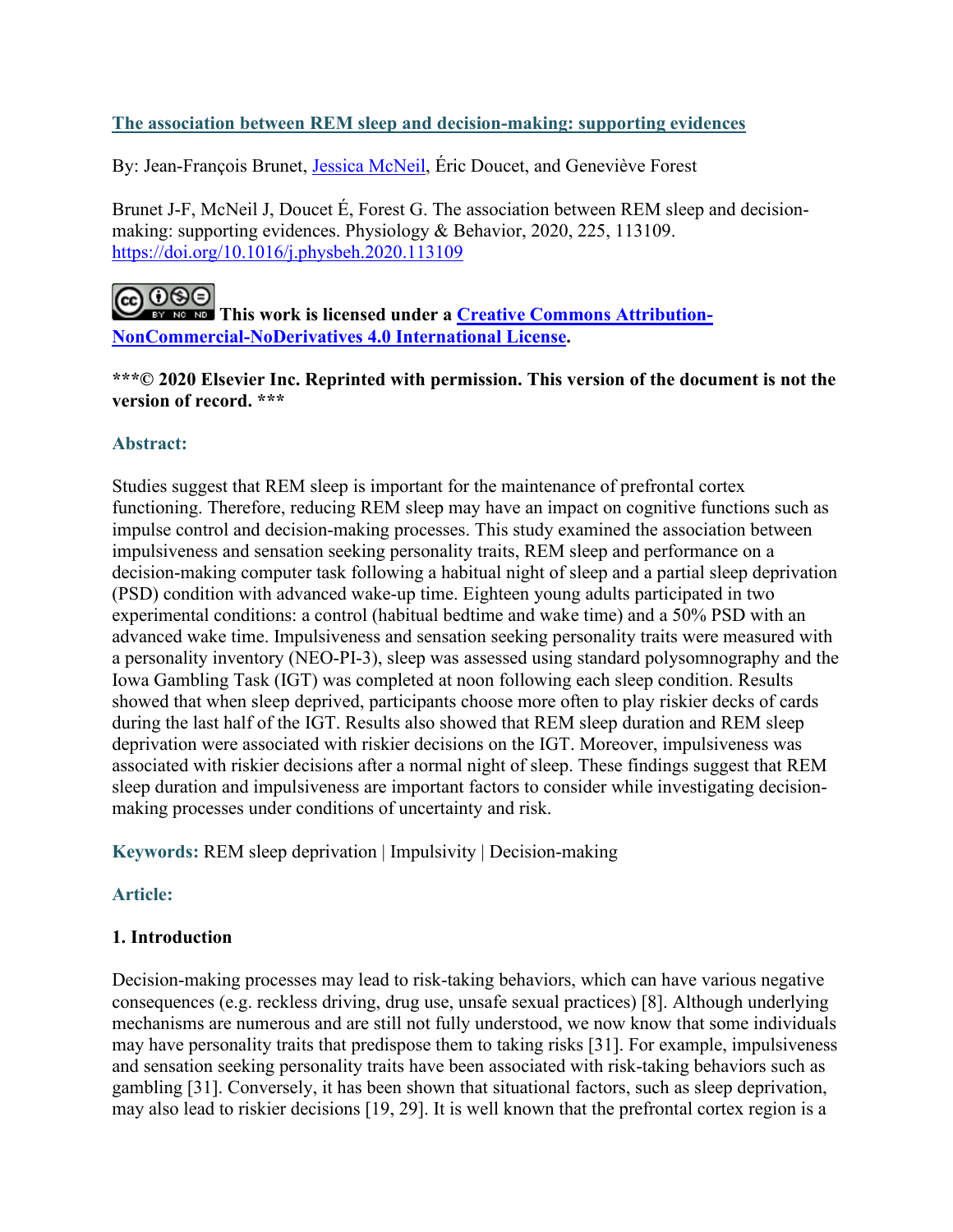major center of executive control such as planning, inhibition control, and decision-making [29]. Most studies support that the frontal lobes are distinctly fragile to sleep loss [29]. However, decision-making process is a very complex system with many components, which may be affected differently by sleep loss.

Recent studies have shown that cognitive functions involving emotional processing, such as emotionally-based decisions, are impaired after sleep deprivation [1, 30]. For example, sleep loss negatively impact mood and emotional functioning, and these changes may then have negative impacts on risk assessment, feelings of trust, and impulsive decision-making [18]. Furthermore, studies have shown that being exposed to a potential gain or reward, rather than a potential loss, when sleep deprived, leads to riskier decision-making [19, 28]. It has been shown that in the context of sleep deprivation, the connectivity between the amygdala and the medial prefrontal cortex is attenuated to give way to a predominant connectivity between the amygdala and the brain stem structures (locus coeruleus and midbrain) involved in more automatic responses of the brain [30]. This new pathway is believed to result in a loss of control from the prefrontal lobe, down to the limbic system, resulting in an extreme sensitivity of the amygdala to emotional stimuli [30]. Recent humans and animals research suggest that REM sleep may be of particular importance for the emotional processing [24]. For example, Goldstein and Walker [15] observed that REM sleep contribute to resetting functions within key brainstem, limbic, and prefrontal brain regions, in order to restore optimal emotional reactivity for the upcoming day, and thus possibly impacting risk assessment. Also, many brain structures involved in the "emotional brain", including the amygdala, the cingulate cortex and the prefrontal cortex, are selectively activated or deactivated during REM sleep [21]. Research have also showed that REM sleep play an important role in the regulation of particular neural pathways involved in the processing of fear, danger or threat, key components in risk-assessment, and thus in decision-making processes [5, 14, 25, 30].

Over the years, most of the sleep deprivation studies on emotional processing and decisionmaking have used total sleep deprivation settings (not sleeping at all), which does not represent what is most commonly found in normal populations [13]. On the other hand, studies using partial sleep deprivation (PSD) settings (cutting off only a part of the night) have shown mixed results, as changes in decision-making processes are not always found [13, 26]. This may be in part due to the lack of sensitivity of some tests to the effect of PSD. Moreover, given the link between REM sleep, prefrontal cortex and the limbic system, different PSD protocols could lead to mixed results on decision-making, depending on their impact on REM sleep. The Iowa Gambling Task (IGT) is one of the most well-known tasks used to assess decision-making in research, but also in clinical settings [7]. For instance, several studies involving participants with ventromedial prefrontal cortex lesions, a region sensitive to sleep loss, noted a tendency to make riskier decisions on the IGT compared to control subjects [7]. The objective of this study was to explore the possible associations between personality traits (impulsiveness, sensation seeking), REM sleep duration, and the performance on the IGT following a habitual sleep night (control condition) and a PSD condition with an advanced wake time (experimental condition), thus significantly reducing REM sleep duration.

#### **2. Material and methods**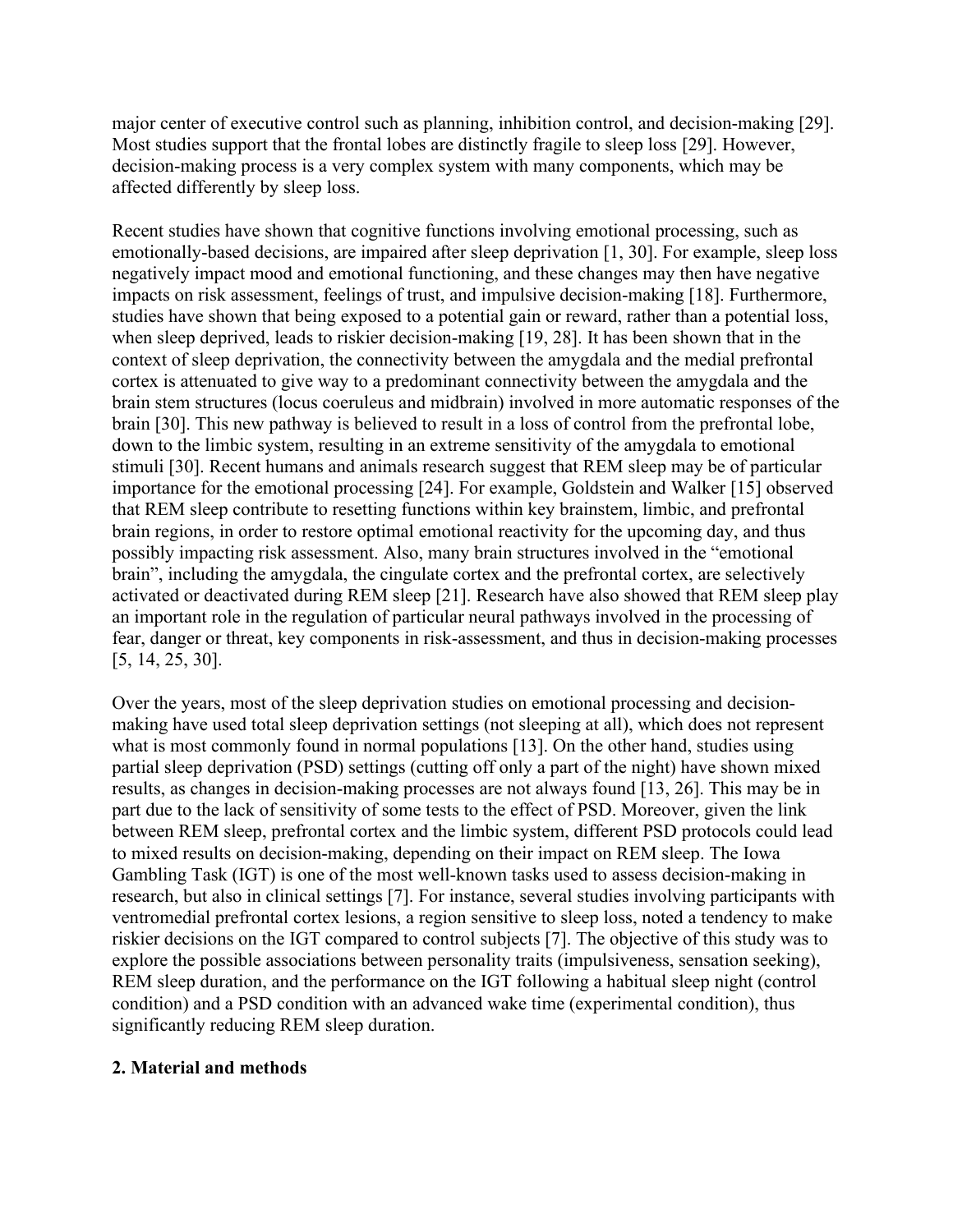#### 2.1. Participants

Eighteen participants (12 men, 6 women) aged 18 to 33 years (mean age  $23 \pm 4$  years) completed all conditions and measurements. They were all non-smokers, and weight stable  $(\pm 4 \text{ kg})$  for 6 months prior to the study. Participants were excluded if they had heart problems, diabetes and were taking medication that could affect sleep. All participants were not shift workers and did not take regular daytime naps. They reported having habitual sleep durations of 7 to 9h per night, which was confirmed with accelerometry (SenseWear Pro 3 Armbands©, HealthWear Bodymedia, Pittsburgh, PA, USA) and sleep diary monitoring for two weeks prior to the experiment. We also excluded individuals with extreme morning or evening chronotype according to the Morningness-Eveningness Questionnaire [17]. Only women taking monophasic combined estrogen-progesterone birth control were recruited, in order to control for sex-steroid hormones effects on sleep parameters [2]. The Université du Québec en Outaouais and the University of Ottawa ethics committees approved all procedures. Written informed consent was obtained from all participants.

### 2.2. Procedures and measures

The present analyses are part of a larger study which aimed to investigate the effects of 50% sleep restriction combined with alteration in sleep timing on energy balance. For the description of the full study procedure and measurements, see McNeil et al. [23]. This study follows a randomized crossover design that included three experimental conditions: a control condition with an habitual bedtime and wake-up time, a 50% sleep restriction with an habitual bedtime and advanced wake time, and a 50% sleep restriction with a delayed bedtime and habitual wake-up time. The prescribed bedtimes and wake times for each condition were based on the two weeks of accelerometry and sleep diaries monitoring prior to the experiment. Hence, the timing of all measurements was different for each participant, but were standardized across conditions and tailored for each participant. The three experimental conditions were randomly assigned to each participant, and at least 7 days separated each condition.

Before the first experimental condition, all participants had a first meeting, followed by an habituation night in the laboratory. During this first meeting, they completed the NEO-PI-3 in order to evaluate personality traits. The NEO-PI-3 [22] is a personality test consisting of 240 statements divided into five dimensions (Neuroticism, Extraversion, Openness, Agreeableness, Conscientiousness), which are then divided into six facets of different personality traits. For the present study, the impulsiveness and sensation seeking facets were used since they have been previously associated with risk-taking behaviors [31]. Following this habituation night in the lab, all participants were given an accelerometer and a sleep diary to measure habitual sleep-wake patterns under free-living conditions for 2 weeks.

For each experimental condition, participants arrived three hours before the usual bedtime to set up the electrodes for the polysomnography recording. Participants were asked to not consume alcohol or exercise for at least 24h, or consume caffeinated products after 12PM (noon), prior to each experimental condition. Sleep was measured with EEG (C3, C4, O1, O2, F3 and F4), EMG (bipolar submental), and EOG on a Medipalm 22 with the Pursuit Advanced Sleep Software (Braebon Medical Corporation, Kanata, Ontario, Canada). Polysomnography recordings were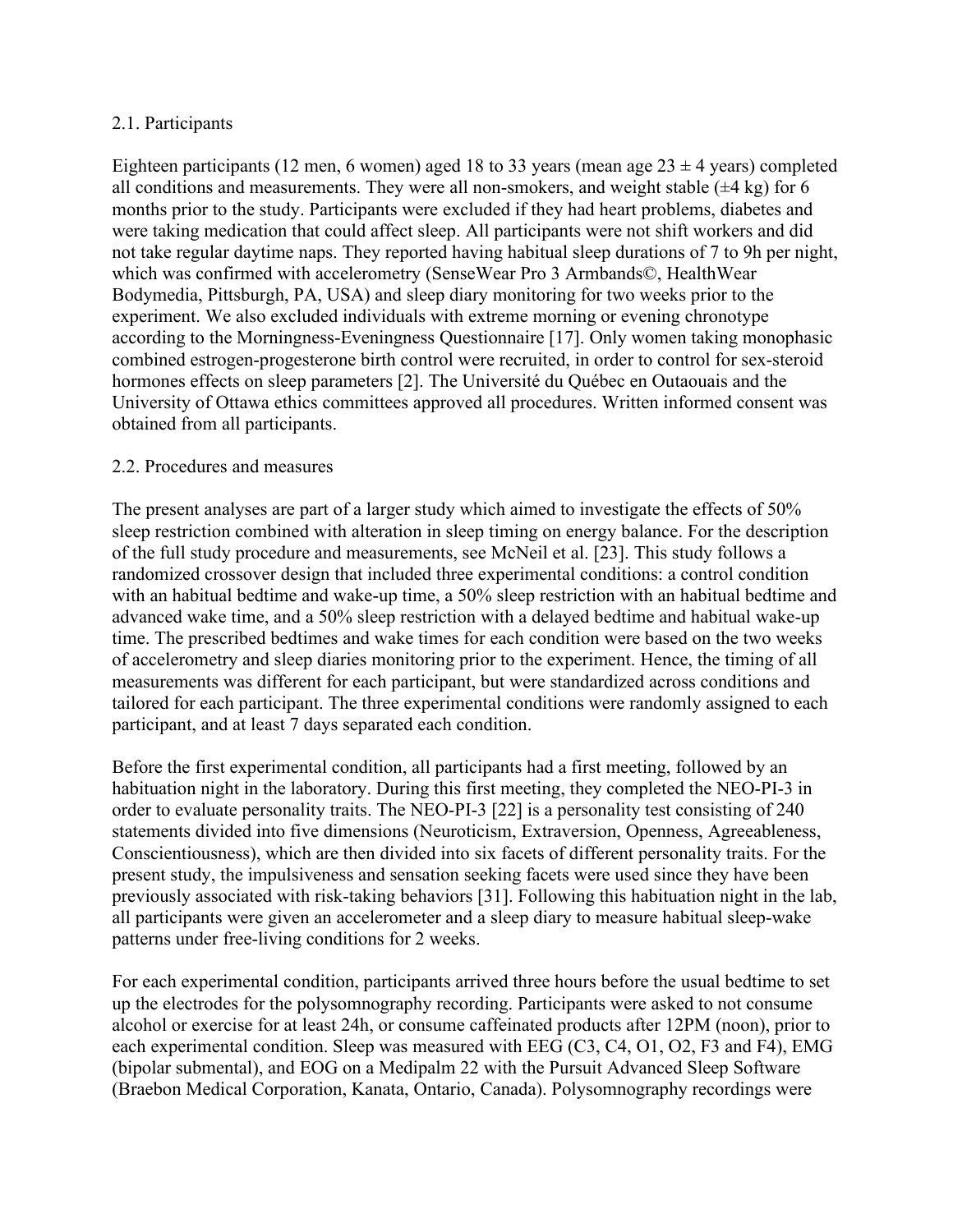scored independently by 2 judges according to the AASM (American Association of Sleep Medicine, 2007 AASM criteria [4] using 30-s epochs; discrepancies were resolved by mutual agreement.

To assess decision-making, all participants performed the IGT on a computer at 12PM following the control and the 50% sleep restriction with advanced wake time conditions. Two equivalent versions were used in a counterbalanced manner during the study (positions of the decks were different on the screen between versions) as a way to avoid a learning effect [19]. Therefore, the IGT was not administered after the 50% sleep restriction with delayed bedtime condition because it was hypothesized *a priori* that the sleep restriction with an advanced wake time condition would lead to a greater reduction in REM sleep duration [15]. The IGT is a computer-based task that assess decision-making [10]. The present study used the modified version of the IGT described in Cauffman et al. [10]. Participants were asked to choose to play or pass four randomly pre-selected decks of cards. In other words, the subjects could not choose freely between the different decks but could only decide to draw a card or not from one deck at a time. Of the four decks of cards, two were advantageous (small amounts of money but long terms gains), and two were disadvantageous and more risky (large amounts of money but long terms losses). When a deck was played, participants either received or lost money (monetary gain was fictional only). When participants passed, they lost nothing, but also gained nothing. Participants had 120 attempts to gain as much money as possible. In order to address the evolutionary nature of the task, these attempts are divided into 6 blocks of 20 trials each. Usually, participants adjust their answers as feedback is received across the different blocks. They gradually learn, as they gain experience, which decks are more or less risky [7]. Consequently, performance on the last blocks of the IGT has been considered as the best indicator of decision-making under risk, whereas the first blocks has been associated with more ambiguous decision-making [7].

#### 2.3. Data analysis

To assess the performance on the IGT, the three primary outcomes described by Cauffman et al. [10] were used in the analyses: the percentage of disadvantageous decks (%Disadvantageous) chosen by each participant, the percentage of advantageous decks (%Advantageous) chosen, and the net score (%Advantageous minus %Disadvantageous). The analyses were first conducted on the 120 trials (global performance) and, then, on the trials of the second half (last 3 blocks) of the task [7]. We conducted paired-sample t-tests to assess differences in sleep measurements and in the IGT outcomes. The Wilcoxon signed-rank test was used for non-normally distributed data according to the Shapiro Wilk test. Since significant differences were obtained with %Disadvantageous on the second half of the task, multiple linear regression models were computed to explore the unique contribution of the personality traits and REM sleep duration to the %Disadvantageous for each sleep condition separately. Given the large number of evidences of gender and age differences in sleep and decision-making, it would be important to consider those variables in the analyses. However, given the small sample size of this study, it was not possible to compare men and women or to divide the participants in different age groups. Therefore, gender and age were added as control variables in the regression models. Finally, since an association was found between REM sleep duration and %Disadvantageous in both sleep conditions, a simple Pearson correlation analysis was calculated between Delta REM sleep duration (PSD minus control) and Delta %Disadvantageous (PSD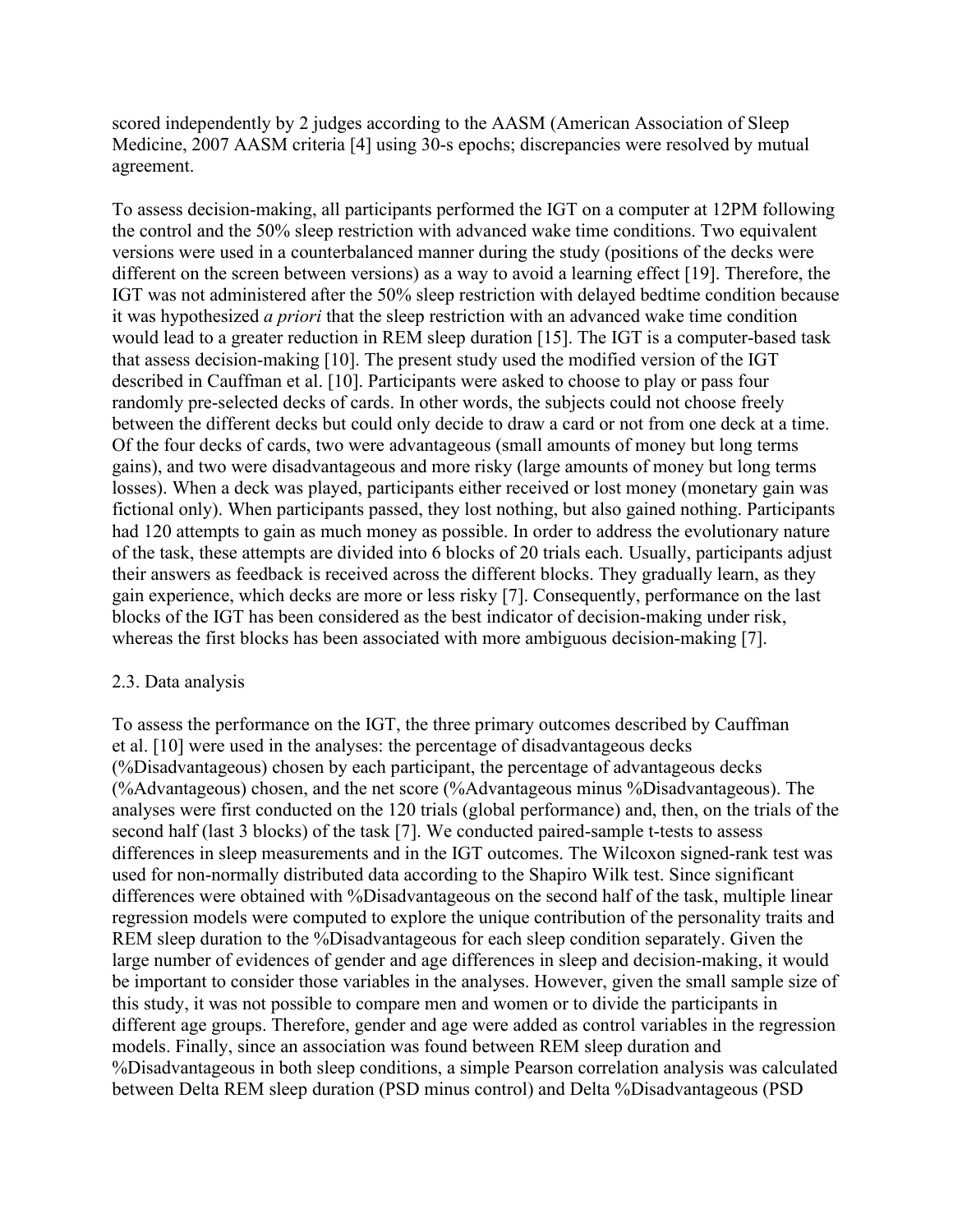minus control) in order to verify if changes in REM sleep duration are associated with changes in %Disadvantageous. All statistical analyses were conducted using SPSS (version 23.0; SPSS Inc., Chicago, IL). All assumptions were considered, and variables were analysed accordingly. Differences with  $p$  values  $\leq 0.05$  were considered statistically significant.

## **3. Results**

Descriptive characteristics are presented in Table 1. Additional descriptive data on the inlaboratory sleep and energy balance parameters assessed during each condition can be found in McNeil et al. [23]. As expected, participants slept significantly less in the PSD condition, which impacted significantly the absolute and relative amount of the sleep stages compared to the control condition (see Table 1). In sum, all absolute amounts of sleep stages were significantly reduced, since the total sleep duration was cut by half a night. The relative amounts of each sleep stage showed that the advanced wake time condition successfully reduced the amount of REM sleep, as it was intended.

|                          | Control            | <b>PSD</b> with advanced wake time | <b>Comparison test</b> |                |  |
|--------------------------|--------------------|------------------------------------|------------------------|----------------|--|
|                          | $Mean \pm SD$      | $Mean \pm SD$                      | t value                | <i>p</i> value |  |
| Sleep parameters         |                    |                                    |                        |                |  |
| Sleep duration (min)     | $463.01 \pm 29.81$ | $229.26 \pm 16.68$                 | 45.69                  | $\leq 0.01*$   |  |
| $N1$ (min)               | $17.76 \pm 9.34$   | $6.88 \pm 3.68$                    | 5.39                   | $\leq 0.01*$   |  |
| $N2$ (min)               | $245.34 \pm 35.28$ | $112.99 \pm 28.96$                 | 18.94                  | $\leq 0.01*$   |  |
| $N3$ (min)               | $91.50 \pm 31.98$  | $75.75 \pm 33.81$                  | 2.81                   | $.01*$         |  |
| REM (min)                | $108.41 \pm 23.81$ | $33.63 \pm 7.34$                   | 14.75                  | < 0.01         |  |
| Sleep efficiency $(\% )$ | $94.62 \pm 3.48$   | $92.85 \pm 4.47$                   | n.a.                   | .09            |  |
| N1(%)                    | $3.67 \pm 1.85$    | $2.88 \pm 1.47$                    | 1.74                   | .10            |  |
| N2(%)                    | $51.11 \pm 7.01$   | $47.63 \pm 12.48$                  | 1.51                   | .15            |  |
| N3(%)                    | $19.06 \pm 6.60$   | $31.79 \pm 14.16$                  | $-5.34$                | $\leq 0.01*$   |  |
| REM (%)                  | $22.57 \pm 4.65$   | $14.16 \pm 2.92$                   | 8.30                   | $\leq 0.01*$   |  |
| IGT                      |                    |                                    |                        |                |  |
| Advantageous $(\% )$     | $80.66 \pm 15.48$  | $84.51 \pm 10.33$                  | $-1.06$                | .31            |  |
| Disadvantageous $(\%)$   | $69.97 \pm 19.40$  | $75.71 \pm 15.76$                  | $-1.50$                | .15            |  |
| Net score $(\% )$        | $8.00 \pm 20.57$   | $7.13 \pm 15.06$                   | n.a.                   | .78            |  |

|                       | Table 1. Descriptive data: sleep parameters and performance on the Iowa Gambling task during |
|-----------------------|----------------------------------------------------------------------------------------------|
| each session $(n=18)$ |                                                                                              |

Notes: t values are available only for normally distributed data; IGT, Iowa Gambling task; PSD, partial sleep deprivation; SD, standard deviation ; N1-N3 (min), absolute amount of non-REM sleep stages; N1-N3 (%), relative amount of non-REM sleep stages; REM, rapid eye movement; Advantageous (%), percentage of advantageous decks chosen by each participant; Net score (%), Advantageous – Disadvantageous; Sleep efficiency is calculated as [(sleep time/time in bed)\*100].

No differences in global performances on the IGT were noted between conditions. On the other hand, further analyses on the trials of the last 3 blocks revealed a significant tendency to choose more disadvantageous decks after the PSD condition compared to the control condition  $(Z = -$ 2.08,  $p = .038$ ; see Fig. 1).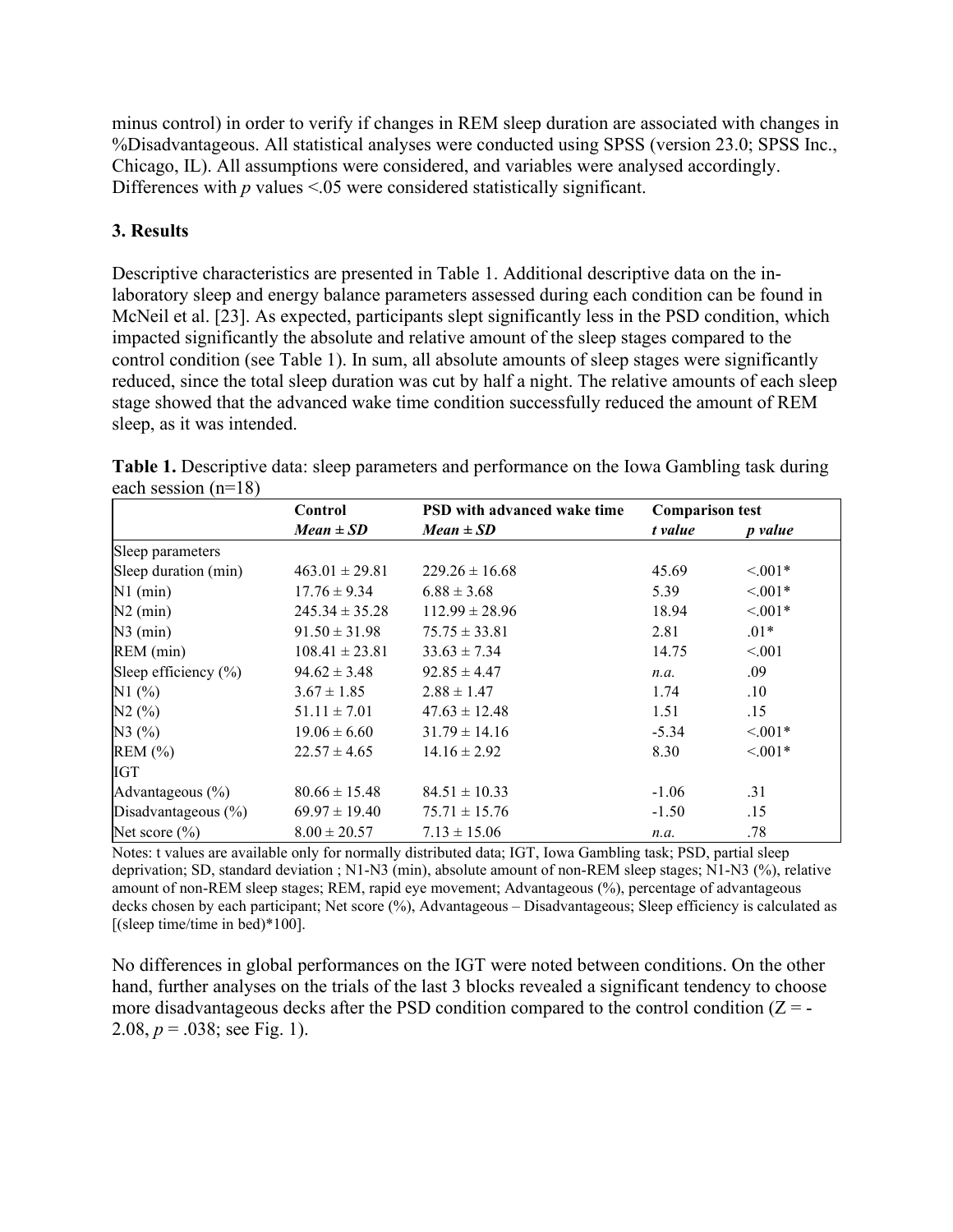

**Fig. 1.** Results for the Wilcoxon signed-rank test conducted on the trials of the second half (last 3 blocks) of the IGT between the control and PSD conditions for each outcome: (A) Net score, %Advantageous minus %Disadvantageous; (B) %Advantageous, the percentage of advantageous decks chosen; (C) %Disadvantageous, the percentage of disadvantageous decks chosen.

Results from the multiple regression models are presented in Table 2. For the control condition, results showed that impulsiveness and REM sleep duration collectively explained 71% of the variance of %Disadvantageous (*p*<.001). For the PSD session, results showed that the model explained significantly 46.2% of the variance of %Disadvantageous (*p*=.02). However, it was not possible to determine the exact contribution of each variable, but Age and REM sleep duration both shows strong tendencies. Post-hoc analysis showed that changes in REM sleep duration were significantly associated with changes in %Disadvantageous between sleep conditions ( $r = -$ .49,  $p = .04$ ), suggesting that a higher decrease in REM sleep duration was associated with a higher tendency to play riskier decks (see Fig. 2).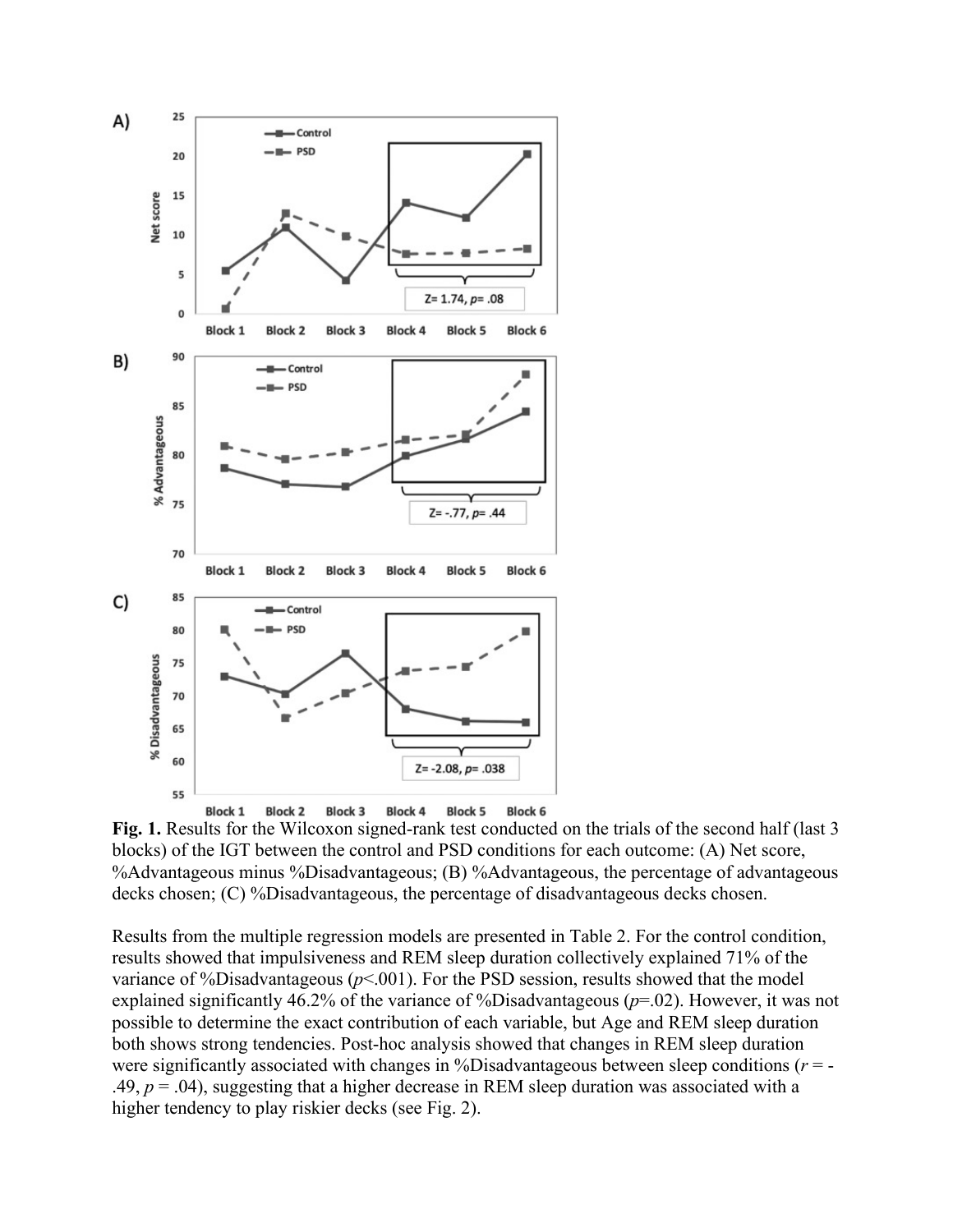|                   |        | <b>Control</b>   |      |                | <b>PSD</b> with advance waketime |                |      |                |
|-------------------|--------|------------------|------|----------------|----------------------------------|----------------|------|----------------|
|                   |        | 95% CI           | SE   | <i>p</i> value |                                  | 95% CI         | SE   | <i>p</i> value |
| Impulsiveness     | .43    | [.32, 1.93]      | .37  | $.01*$         | .24                              | $[-.35, 1.38]$ | .40  | .22            |
| Sensation seeking | .04    | $[-.81, 1.00]$   | .41  | .82            | .33                              | $[-.28, 1.67]$ | .45  | .15            |
| <b>REM</b>        | $-.59$ | $[-.73, -.23]$   | .12  | $.001*$        | $-.38$                           | $[-1.69, .07]$ | .40  | .07            |
| Age               | .28    | $[-.12, 2.93]$   | .70  | .07            | .39                              | $[-.07, 3.30]$ | .77  | .06            |
| Gender            | .19    | $[-6.86, 21.93]$ | 6.60 | .28            |                                  | [-11.92,18.82] | 7.05 | .63            |

**Table 2.** Results from the multiple linear regression models presenting the associations between each predictor with Disadvantageous% during both sleep conditions.

Notes: Disadvantageous%, percentage of disadvantageous decks chosen by each participant; PSD, sleep deprivation; REM%, relative amount of REM sleep for each condition; CI, confidence interval; SE, standard error



**Fig. 2.** Relation between the % of disadvantageous deck chosen and the amount of REM sleep for the control and PSD condition (A and B) and the differences between conditions (C) (Delta REM = PSD minus control, Delta %Disadvantageous = PSD minus control). Linear regression equation and Pearson correlation coefficient are presented in each scatter plot.

#### **4. Discussion**

The objective of this study was to explore the possible associations between personality traits, REM sleep, and decision-making. Our results showed that when partially sleep-deprived, participants choose more often to play riskier decks of cards during the last half of the IGT, revealing a difficulty in decision-making under conditions of uncertainty. More interestingly, our results suggest that there is a relationship between REM sleep and the decision-making processes measured by the IGT.

It is already documented that risk-taking behaviors are more prominent in sleep deprivation conditions [29], but the implication of REM sleep has thus far been less clear. In our study, sleep loss did not result in any changes in the primary outcomes on the IGT. That was partly expected, since studies using PSD settings have frequently shown mixed results [13, 26]. However, more specific analyses on the last half of the task, which have previously been associated with decisions under risk [6], revealed that participants tended to choose a greater proportion of disadvantageous decks after sleep loss, compared to a normal night of sleep. Interestingly, the amount of REM sleep reduction was associated with a proportional increase in riskier decisions on the IGT. Our results thus seem to support the hypothesis that REM sleep may be important for maintaining cognitive functions that are closely related to the prefrontal lobes, a region involved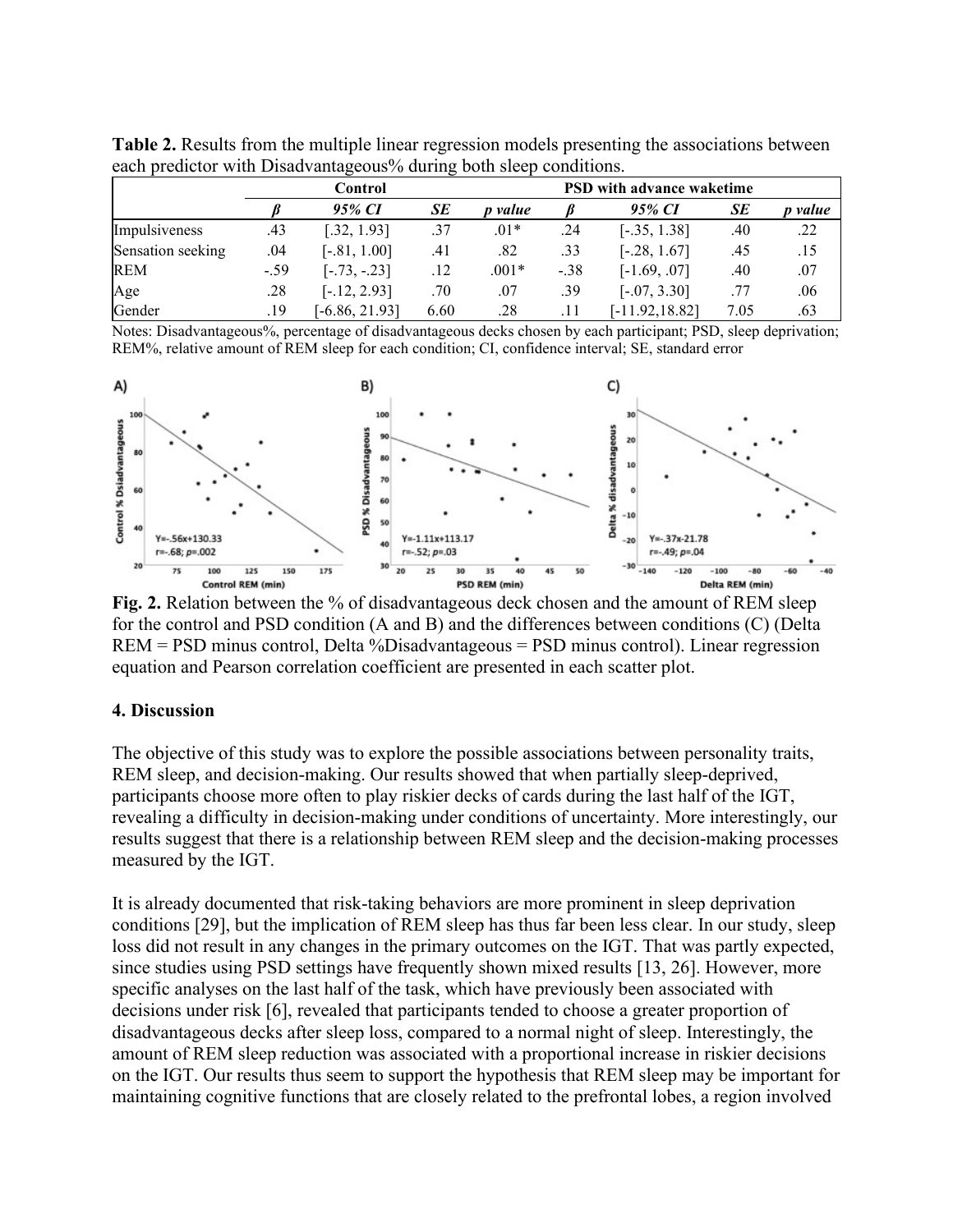in decision-making [15]. Our results are also consistent with previous studies showing that participants with ventromedial prefrontal cortex lesions, choose more disadvantageous decks, have difficulties in weighting reward and punishment contingencies, and are more inclined to take risks in their daily lives [3]. Moreover, our results are in accordance with functional neuroimaging studies showing a decrease in the functional connectivity between different mesolimbic and striatal structures of the reward system, and the prefrontal cortex after sleep deprivation that impairs emotion management, reward, and punishment analysis [15, 16, 28, 30]. Finally, REM sleep behavior disorder patients, who are presenting REM sleep disruptions, show a similar pattern of response as our participants on the IGT [12], reinforcing the idea that the physiology of REM sleep contributes to the decision-making processes under risk.

Over the years, human and animal research has shed more light on the role of sleep, and more specifically REM sleep, in decision-making processes. Many studies are supporting the role of REM sleep in the regulation of the emotional and motivational states associated with the reward system, which are in turn associated with decision-making and risk-taking behaviors [16, 19, 20, 28]. For example, Liu et al. [20] showed that sleep deprivation induce sucrose seeking and consumption but not food intake, suggesting a selective increase in the motivational component of the reward system. The authors also showed that sleep deprivation impairs the glutamate release of the medial prefrontal cortex to the nucleus accumbens, which is an important region for the emotional and motivational response to reward [20]. Other studies have confirmed that the brain glutamatergic system plays an important role in animal fear and human anxiety, both of which are closely associated with the decision-making process. For example, a study showed an alteration in the glutamate level in the cortico-limbic circuit after sleep deprivation, which was associated with reduced fear-like behaviors and increased risk-taking behaviors in rats [11]. These authors found an inverse relationship between glutamate levels in the medial prefrontal cortex and risk-taking behavior. Results of our study are very much in line with these studies and contibute to the hypothesis that REM sleep plays a significant role in risktaking behaviors.

On another note, our study also show that specific personality traits may contribute to altered decision-making under risk, but only when well rested. More precisely, our results showed that having a higher impulsiveness personality trait (higher tendency to make impulsive decisions) was associated with riskier decisions on the IGT after a normal night of sleep. These results suggest that personality traits could have different impacts on behaviors based on current sleep debt. For example, it is possible that under optimal sleep conditions, personality traits may influence behaviors and decision-making processes, but following sleep deprivation, other factors (such as frontal lobes dysfunctions) may become more prominent and have stronger effects in directing those behaviors and mental processes [18, 28].

The performance on the IGT has been previously associated with age and gender, risky behaviors being more prominent in younger men [10, 27]. Considering the fact that our study included a relatively small homogenous sample of young (18 to 33 years old), healthy adults, mostly men (12 men and 6 women), and with a high sleep efficiency ( $\geq$ 85%), it is not surprising that we did not find any significant associations between age, gender and the IGT outcomes. On the other hand, despite the fact that our sample was small, results are showing strong associations between the amount of REM sleep and people's performance on the IGT. This suggest consistent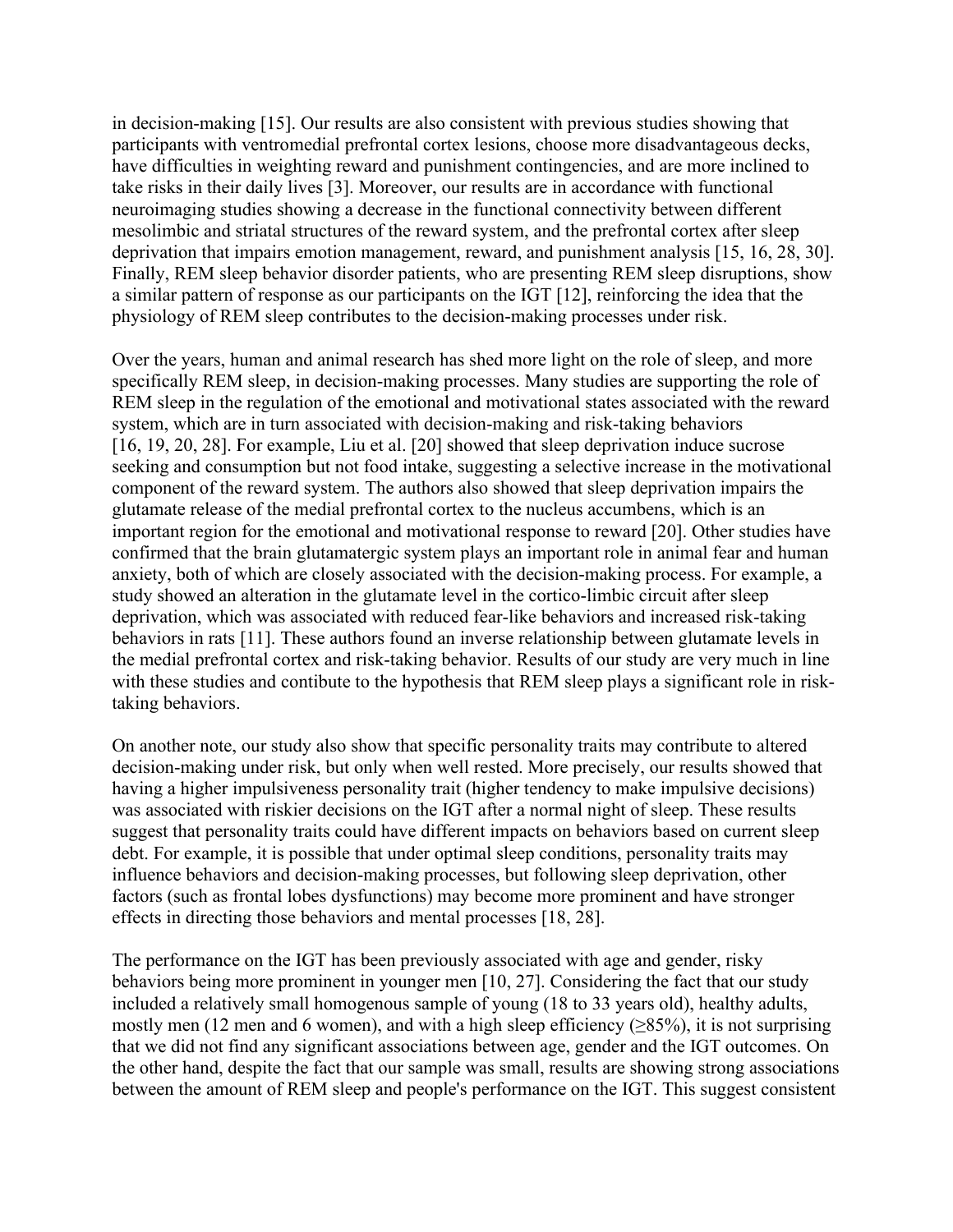patterns in all participants, both men and women, across conditions. However, further studies are needed to replicate our results with a broader population, including both men and women of different age group.

In conclusion, these findings suggest that REM sleep duration and impulsiveness personality trait are important factors to consider while investigating risky decision-making. For instance, adolescents are more prone to making riskier decisions but may also be more prone to be REM sleep deprived, as they tend to have a delay in their circadian rhythms, but still need to wake early to go to school [9]. Therefore, adolescents may experience frequent REM sleep deprivation, which may lead to the adoption of more frequent and/or riskier behaviors. Additional studies are needed to assess this hypothesis, given the implications that the current findings may have on adolescent's propensity towards risk-taking behaviors. Understanding underlying mechanism to decision-making may help prevent negative consequences such as reckless driving, drug uses and unsafe sexual practices. Thus, by exploring the possible implications of personality traits and REM sleep in this process, our study helps understand the complex interactions that guide every choice we make.

## **Author contributions**

J-FB**,** JM, GF and ÉD formulated the research questions and designed the study. J-FB and JM carried out the experiment. J-FB analyzed the data. J-FB, JM and GF wrote the manuscript and all authors approved the submitted version.

**Jean-François Brunet:** Conceptualization, Project administration, Investigation, Formal analysis, Writing - review & editing. **Jessica McNeil:** Conceptualization, Project administration, Investigation. **Éric Doucet:** Conceptualization. **Geneviève Forest:** Conceptualization, Project administration, Investigation, Writing - review & editing.

## **Declaration of Competing Interests**

The authors of this paper declare no conflict of interest.

## **Acknowledgements**

The authors would like to thank the participants for their involvement in this study. The authors would also like to thank Luzia Jaeger Hintze, Isabelle Chaumont, Émilie Langlois, Riley Maitland and Alexandre Riopel for their involvement in data collection.

#### **References**

- 1. C. Anderson, D.L. Dickinson, Bargaining and trust: the effects of 36 h total sleep deprivation on socially interactive decisions, J. Sleep Res. 19 (1 - Part - I) (2010) 54-63.
- 2. F.C. Baker, J.I. Waner, E.F. Vieira, S.R. Taylor, H.S. Driver, D. Mitchell, Sleep and 24 hour body temperatures: a comparison in young men, naturally cycling women and women taking hormonal contraceptives, J. Physiol. 530 (3) (2001) 565-574 Retrieved from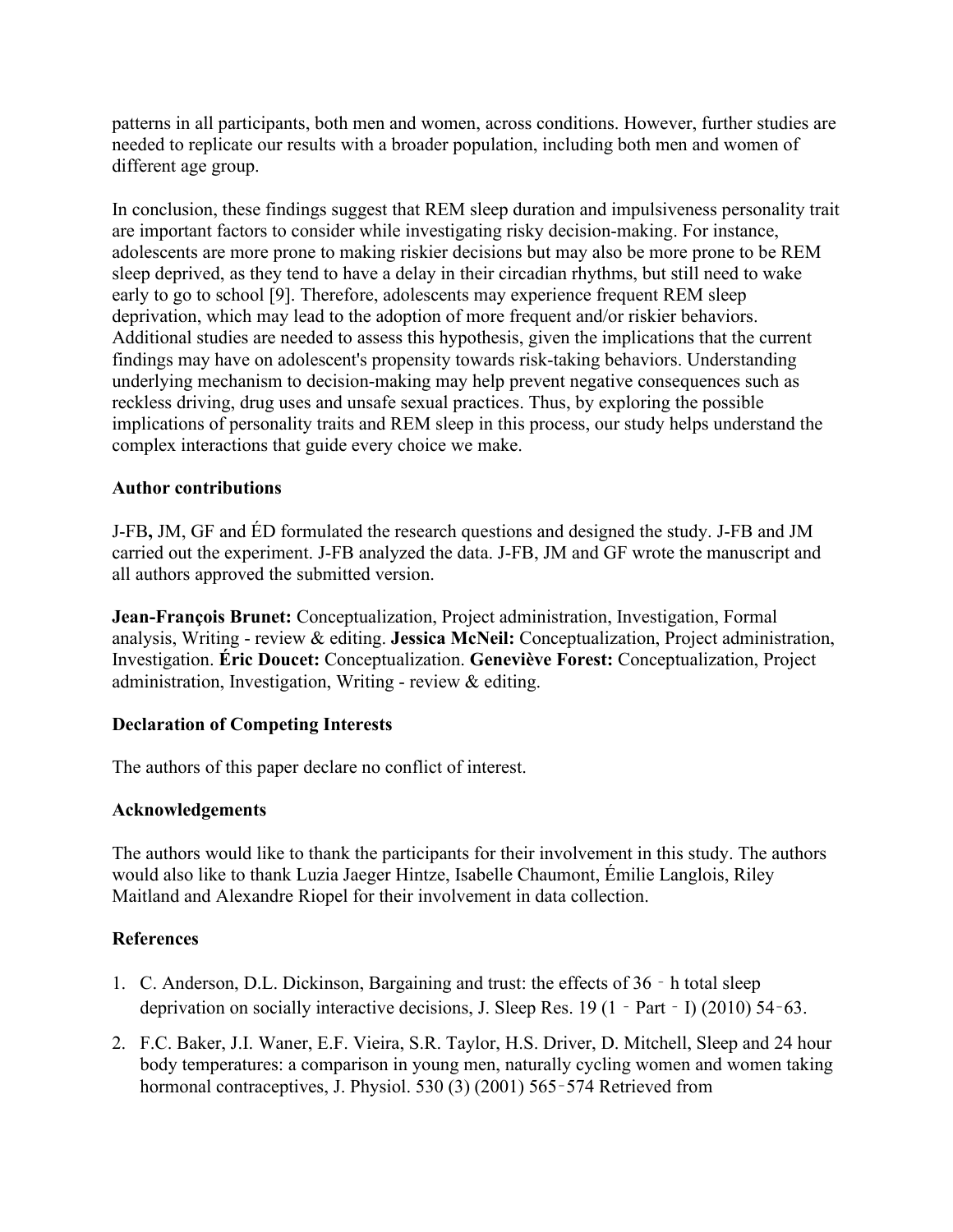[https://proxybiblio.uqo.ca:2911/doi/full/10.1111/j.1469-](https://proxybiblio.uqo.ca:2911/doi/full/10.1111/j.1469-7793.2001.0565k.x?sid=vendor%3Adatabase) [7793.2001.0565k.x?sid=vendor%3Adatabase.](https://proxybiblio.uqo.ca:2911/doi/full/10.1111/j.1469-7793.2001.0565k.x?sid=vendor%3Adatabase)

- 3. A. Bechara, D. Tranel, H. Damasio, Characterization of the decision-making deficit of patients with ventromedial prefrontal cortex lesions, Brain 123 (11) (2000) 2189–2202.
- 4. R.B. Berry, R. Budhiraja, D.J. Gottlieb, D. Gozal, C. Iber, V.K. Kapur, S.F. Quan, Rules for scoring respiratory events in sleep: update of the 2007 AASM manual for the scoring of sleep and associated events, J. Clin. Sleep Med. 8 (05) (2012) 597–619.
- 5. R. Boyce, S.D. Glasgow, S. Williams, A. Adamantidis, Causal evidence for the role of REM sleep theta rhythm in contextual memory consolidation, Science 352 (6287) (2016) 812–816.
- 6. M. Brand, E.C. Recknor, F. Grabenhorst, A. Bechara, Decisions under ambiguity and decisions under risk: correlations with executive functions and comparisons of two different gambling tasks with implicit and explicit rules, J. Clin. Exp. Neuropsychol. 29 (1) (2007) 86– 99.
- 7. M.T. Buelow, J.A. Suhr, Construct validity of the Iowa gambling task, Neuropsychol. Rev. 19 (1) (2009) 102–114.
- 8. J.P. Byrnes, D.C. Miller, W.D. Schafer, Gender differences in risk taking: a meta-analysis, Psychol. Bull. 125 (3) (1999) 367.
- 9. M.A. Carskadon, A.R. Wolfson, C. Acebo, O. Tzischinsky, R. Seifer, Adolescent sleep patterns, circadian timing, and sleepiness at a transition to early school days, Sleep 21 (8) (1998) 871–881.
- 10. E. Cauffman, E.P. Shulman, L. Steinberg, E. Claus, M.T. Banich, S. Graham, J. Woolard, Age differences in affective decision making as indexed by performance on the Iowa Gambling Task, Dev. Psychol. 46 (1) (2010) 193.
- 11. B.M. Cortese, T.R. Mitchell, M.P. Galloway, K.E. Prevost, J. Fang, G.J. Moore, T.W. Uhde, Region-specific alteration in brain glutamate: possible relationship to risk-taking behavior, Physiol. Behav. 99 (4) (2010) 445–450.
- 12. M. Delazer, B. Högl, L. Zamarian, J. Wenter, L. Ehrmann, V. Gschliesser, B. Frauscher, Decision making and executive functions in REM sleep behavior disorder, Sleep 35 (5) (2012) 667–673.
- 13. K. Demos, C. Hart, L. Sweet, K. Mailloux, J. Trautvetter, S. Williams, J. McCaffery, Partial sleep deprivation impacts impulsive action but not impulsive decision-making, Physiol. Behav. 164 (2016) 214–219.
- 14. L. Genzel, V. Spoormaker, B. Konrad, M. Dresler, The role of rapid eye movement sleep for amygdala-related memory processing, Neurobiol. Learn. Mem. 122 (2015) 110–121.
- 15. A.N. Goldstein, M.P. Walker, The role of sleep in emotional brain function, Ann. Rev. Clin. Psychol. 10 (2014) 679–708.